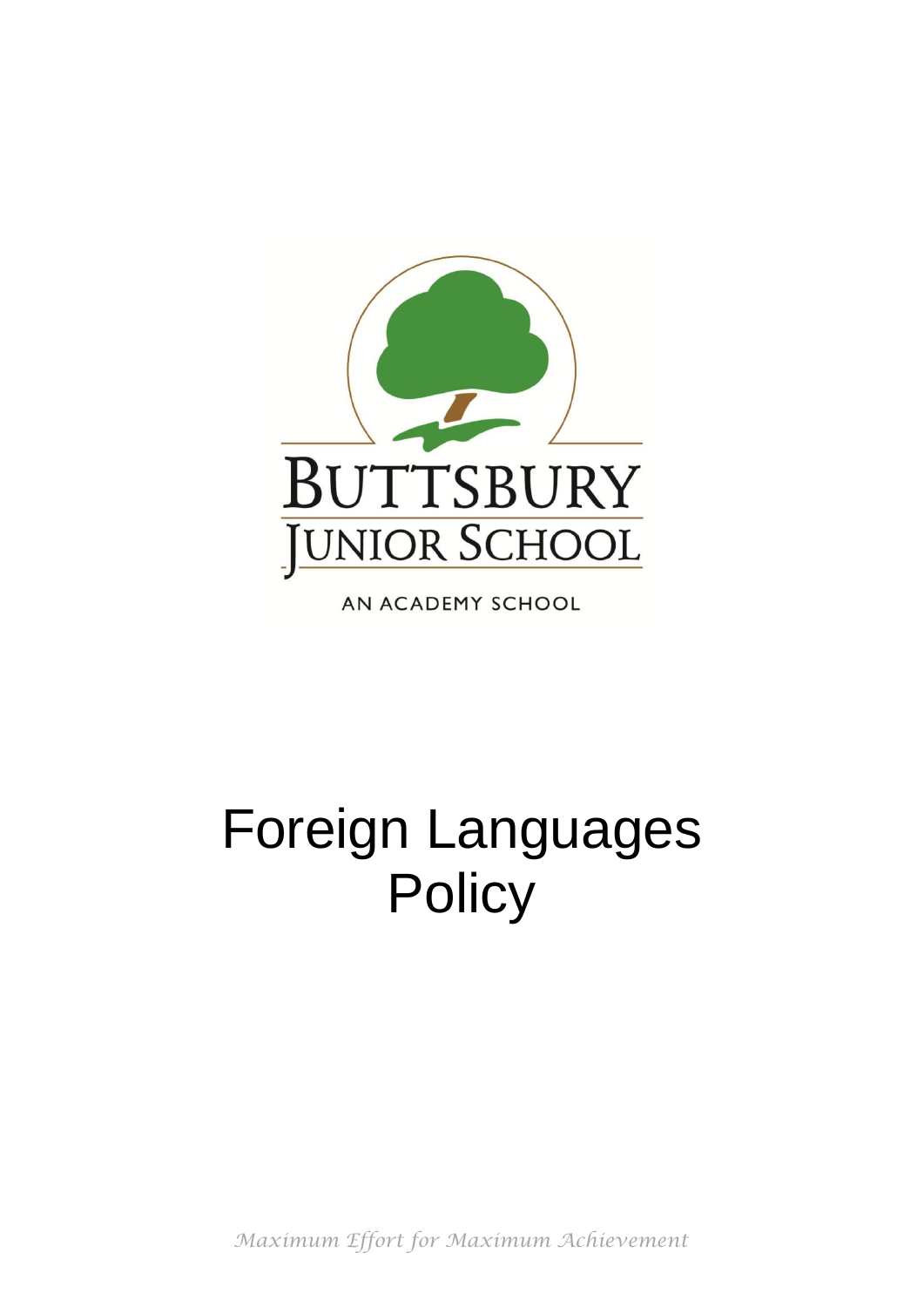

## **Introduction**

At Buttsbury Junior School, we teach a foreign language to our children as part of the normal school curriculum. We do this for several reasons.

- We believe that many children really enjoy learning to speak another language.
- We also believe that the earlier a child is exposed to a foreign language, the faster the language in question is acquired.
- It is also important for children to gain a cultural understanding of other countries and lifestyle.

## **Aims and objectives**

Buttsbury Junior School offers a relevant, broad, vibrant and ambitious foreign languages curriculum that will inspire and excite our pupils using a wide range of topics and themes. All pupils will be expected to achieve their full potential by encouraging high expectations and excellent standards in their foreign language learning. We intend for the children's cultural awareness to be developed through the teaching of a foreign language and for them to understand their place in the wider world.

## **Organisation**

All children receive 45 minutes of French tuition per week, provided by the class teacher. The teaching of the National Curriculum content is supported by the use of Language Angels scheme of work and resources. Children should also receive a 15 minute top up of French in a range of ways, for example answering the register, greeting in French, use of key words in PE, use of games.

The curriculum that we follow is based on the guidance given in the revised National Curriculum, with the focus of language learning being on practical communication. This aims to ensure that all pupils:

- understand and respond to spoken and written language from a variety of authentic sources
- speak with increasing confidence, fluency and spontaneity
- communicate what they want to say through discussion and asking questions
- continually improve the accuracy of their pronunciation and intonation
- can write at varying length for different purposes and audiences
- use a variety of grammatical structures
- discover and develop an appreciation of a range of writing in the target language

## **Teaching and learning**

Teaching is based on the requirements of the National Curriculum for Foreign Languages, and should support the teaching expectations set out. It has been adapted to the abilities of the children of Buttsbury Junior School. Teaching should enable children to:

 listen attentively to spoken language and show understanding by joining in and responding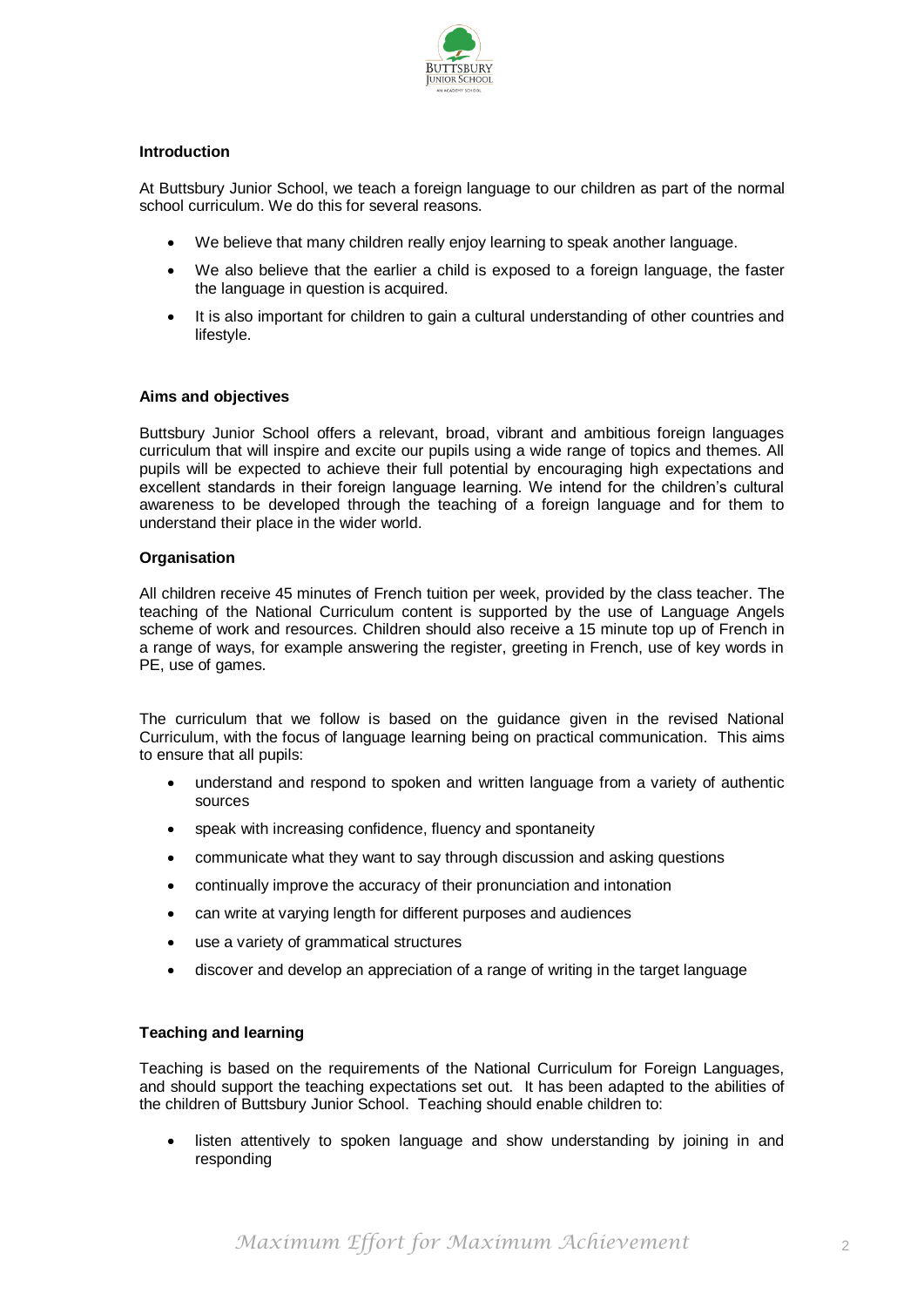

- explore the patterns and sounds of language through songs and rhymes and link the spelling, sound and meaning of words
- engage in conversations; ask and answer questions; express opinions and respond to those of others; seek clarification and help
- speak in sentences, using familiar vocabulary, phrases and basic language structures
- develop accurate pronunciation and intonation so that others understand when they are reading aloud or using familiar words and phrases
- present ideas and information orally to a range of audiences
- read carefully and show understanding of words, phrases and simple writing
- appreciate stories, songs, poems and rhymes in the language
- broaden their vocabulary and develop their ability to understand new words that are introduced into familiar written material, including through using a dictionary
- write phrases from memory, and adapt these to create new sentences, to express ideas clearly
- describe people, places, things and actions orally\* and in writing
- understand basic grammar appropriate to the language being studied, including (where relevant): feminine, masculine and neuter forms and the conjugation of highfrequency verbs; key features and patterns of the language; how to apply these, for instance, to build sentences; and how these differ from or are similar to English.

#### **Teaching a foreign language to children with Special Educational Needs**

At Buttsbury Junior School, we teach a foreign language to every child. A foreign language forms part of the school curriculum policy to provide a broad and balanced education to all children. Through our foreign language teaching, we provide learning opportunities that enable all pupils to make progress. We do this by setting suitable learning challenges and responding to each child's different needs.

Intervention through Additional Support and Record of Concern will lead to the creation of an Individual Education Plan (IEP) for children with special educational needs. The IEP may include, as appropriate, specific targets relating to the foreign language.

We enable pupils to have access to the full range of activities involved in learning a foreign language. Where children are to participate in activities outside the classroom, for example, a playground game in a foreign language, we carry out a risk assessment prior to the activity, to ensure that the activity is safe and appropriate for all pupils. Advice on differentiation, including for able language students is available from the co-ordinator and has been given to staff.

#### **Assessment**

We use the National Curriculum statements to make a judgement based on evidence of the four skills seen in lessons. We may feedback any relevant comments at parents meetings. We report on Foreign Language progress in the annual report to parents.

#### **Scheme of Work**

The Language Angels scheme of work will be used throughout KS2, along with the supporting resources. This will fulfil the requirements of the National Curriculum. Topics or cross-